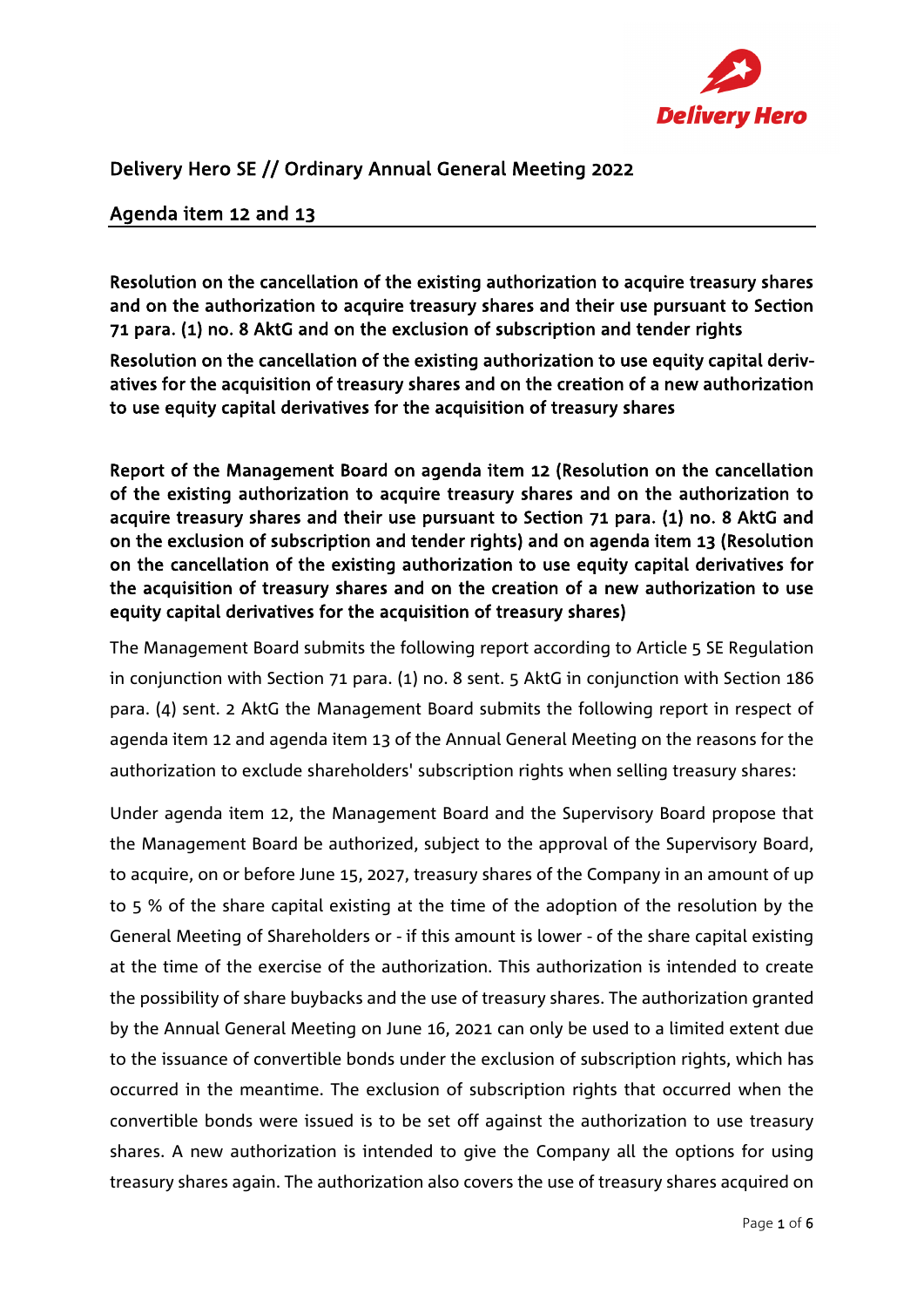the basis of previous authorizations. It should be possible for treasury shares to be acquired both by the Company itself and by dependent or majority-owned companies (group companies) or by third parties acting on behalf of the Company or on behalf of Group companies.

Under agenda item 13, the Management Board and the Supervisory Board propose that, in addition to the options provided for under agenda item 12, the Company may also use equity derivatives to acquire treasury shares.

The acquisition of treasury shares can take place through the stock exchange or by way of a public purchase or Exchange Offer. In the course of the acquisition, the principle of equal treatment of shareholders according to Article 9 para. (1) lit. c) (ii) SE Regulation in conjunction with Section 53a Stock Corporation Act is to be complied with. The proposed acquisition through the stock exchange or by way of a public purchase or Exchange Offer takes account thereof. If in the course of a public purchase or Exchange Offer the number of shares offered exceeds the purchase volume intended by the Company, the acquisition or exchange takes place proportionately in the relationship of the shares offered per shareholder. However, irrespective of the shares offered by the shareholder a purchase or exchange of a minor number of up to 100 shares per shareholder can be preferred. Shares with a tender price set by the shareholder at which the shareholder is prepared to sell the shares to the Company and which is higher than the purchase price set by the Company will not be considered for acquisition; this applies analogously in the case of an exchange ratio determined by the shareholder, at which the Company would have to deliver and transfer more exchange shares for Company shares than at the exchange ratio determined by the Company.

a) The proposed authorization provides that shares of the Company acquired by it can be redeemed without any further resolution by the General Meeting or can also be resold through the stock exchange or by public offer to all shareholders. The redemption of the Company's treasury shares leads in principle to the reduction of the Company's share capital. However, the Management Board is also authorized to redeem treasury shares without reducing the share capital according to Article 5 SE Regulation in conjunction with Section 237 para. (3) no. 3 AktG. This would increase the proportion of the share capital of the remaining shares in accordance with Article 5 SE Regulation in conjunction with Section 8 para. (3) AktG (calculated nominal amount). In both of the sales methods stated, the principle of equal treatment under stock corporation law will be complied with.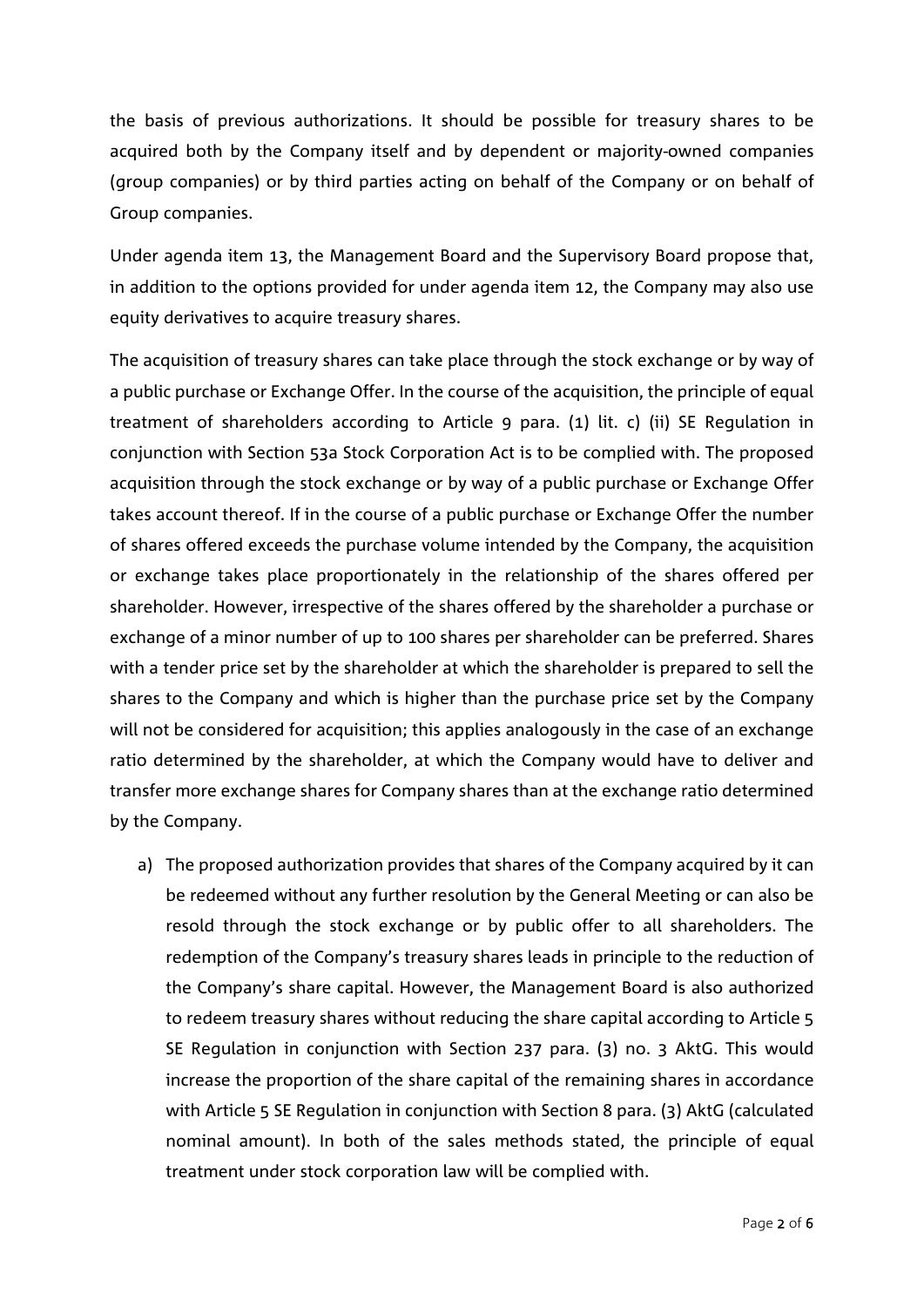- b) In addition, the Management Board (or the Supervisory Board, if members of the Management Board are affected) shall be able to use treasury shares in connection with various remuneration or bonus programs. The compensation or bonus programs serve as targeted incentives for the program participants and are, at the same time, intended to bind them to the Company:
	- aa) They can be offered for purchase and transferred to persons employed or who were employed by the Company or one of its affiliated companies and board members of the Company or of affiliated companies of the Company or their investment vehicles, holders of acquisition rights, in particular from call options (issued by the Company's legal predecessors), holders of virtual options that are or were issued by the Company, the Company's legal predecessors or their subsidiaries. The shareholders' subscription rights are excluded in this respect.
	- bb) They may be transferred to persons who are or were in an employment relationship with the Company or one of its affiliates on the basis of commitments in connection with the employment relationship. The shareholders' subscription rights are excluded in this respect.
- c) In addition, the intention is also to enable the Management Board to offer and transfer treasury shares as a consideration in the course of mergers or the acquisition of companies, plants, company parts, or interests with the approval of the Supervisory Board. The shareholders' subscription rights are excluded in this respect. The authorization proposed for this reason is intended to strengthen the Company for competition regarding attractive acquisitions and to enable it to react rapidly, flexibly and without impairing liquidity to acquisition opportunities arising. The proposed exclusion of subscription rights of shareholders takes account of this. The decision whether in any particular case the Company's own shares from an authorized capital will be used is made by the Management Board, guided solely by the interests of the Company and the shareholders. In valuing the treasury shares and the consideration for them, the Management Board will ensure that the interests of the shareholders are adequately protected. In this regard, the Management Board will take into account the stock exchange price of the shares of the Company; no schematic linking to a stock exchange price is intended, in particular so that negotiation results cannot again be questioned due to fluctuations in the stock exchange price.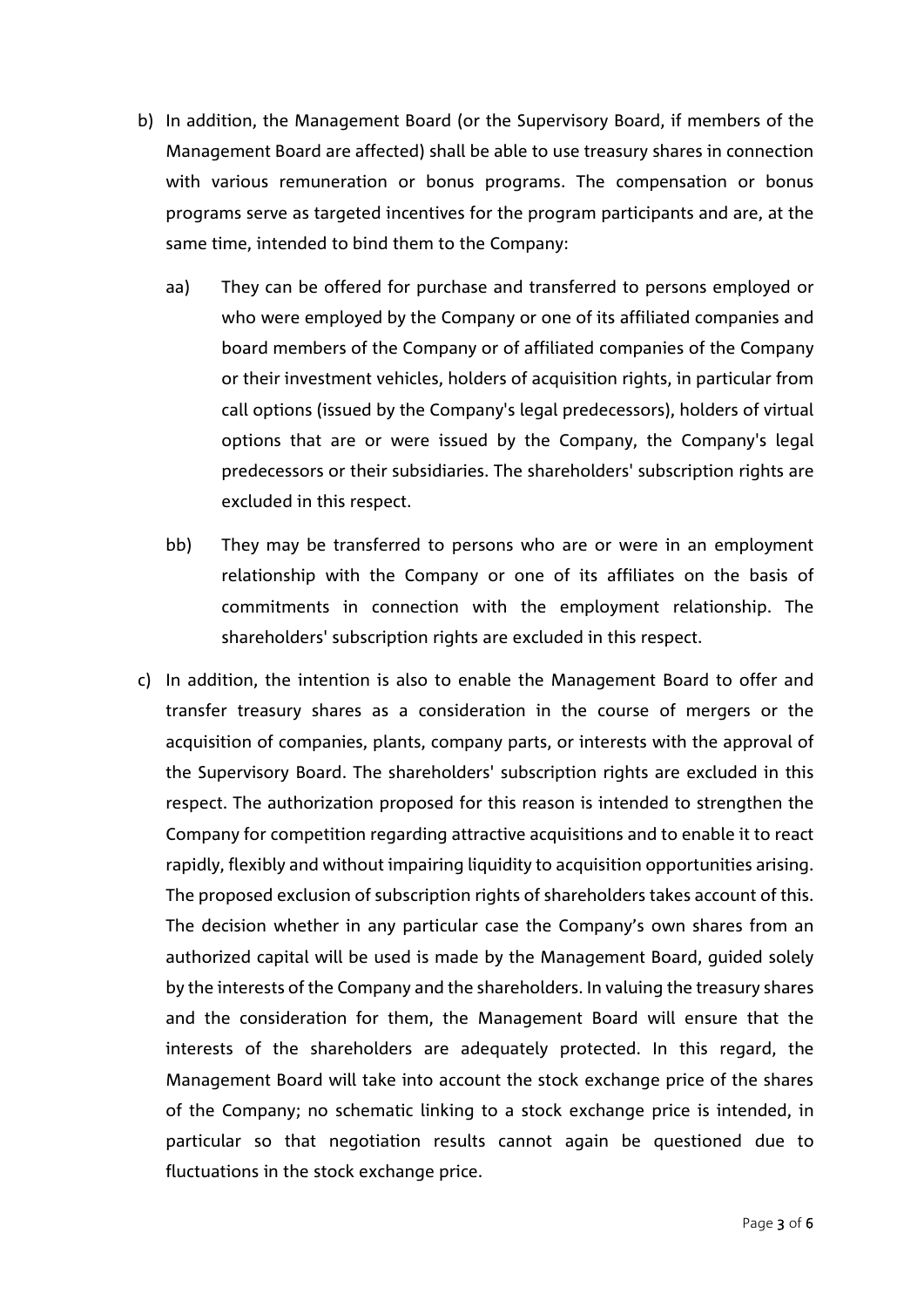d) It is intended that the Management Board be enabled with the consent of the Supervisory Board to sell acquired shares of the Company for cash to third parties with the exclusion of the subscription rights of the shareholders if the sale price for each share does not significantly fall below the stock exchange price of shares of the Company at the time of the sale. This authorization makes use of the option for the simplified exclusion of subscription rights permitted under Article 5 SE Regulation in conjunction with Section 71 para. (1) no. 8 sent. 5 AktG in analogous application of Section 186 para. (3) sent. 4 AktG. The Management Board is thereby placed in a position to be able to rapidly and flexibly take advantage of the opportunities of favorable stock exchange situations, and achieve, through setting a price in line with market conditions, the highest possible resale price and thereby usually achieve strengthening of equity capital or access to a new group of investors.

The authorization is subject to the shares issued with exclusion of subscription rights not exceeding a total of 5 % of the share capital, whether at the time of the resolution or at the time of the use of the authorization. Shares which are issued during the term of the resale authorization in direct or analogous application of Section 186 para. (3) sent. 4 AktG are to be credited against this limit. Shares issued or to be issued to service convertible bonds or bonds with warrants or profit rights with conversion or option rights or conversion or option obligations which are to be issued on the basis of the conversion price valid at the time of the resolution of the Management Board on the utilization of the authorization shall also be included in the calculation to the extent that these bonds or participation rights are issued during the term of this authorization under the exclusion of subscription rights in accordance with Article 5 SE Regulation in conjunction with Section 186 para. (3) sent. 4 AktG. The asset and voting interests of the shareholders will be reasonably protected by this manner of sale of the Company's own shares. In principle, shareholders have the possibility to maintain their proportionate participation on comparable conditions by purchasing shares through the stock exchange.

The acquisition by the Company of its own shares with the use of derivatives in the form of put and call options or a combination of both may only take place through options with a financial institution or through the stock exchange in line with market conditions. For the avoidance of a dilution effect, the acquisition of the Company's own shares with the use of derivatives in the form of put or call options or a combination of both is also limited to a maximum of a total of 5% of the share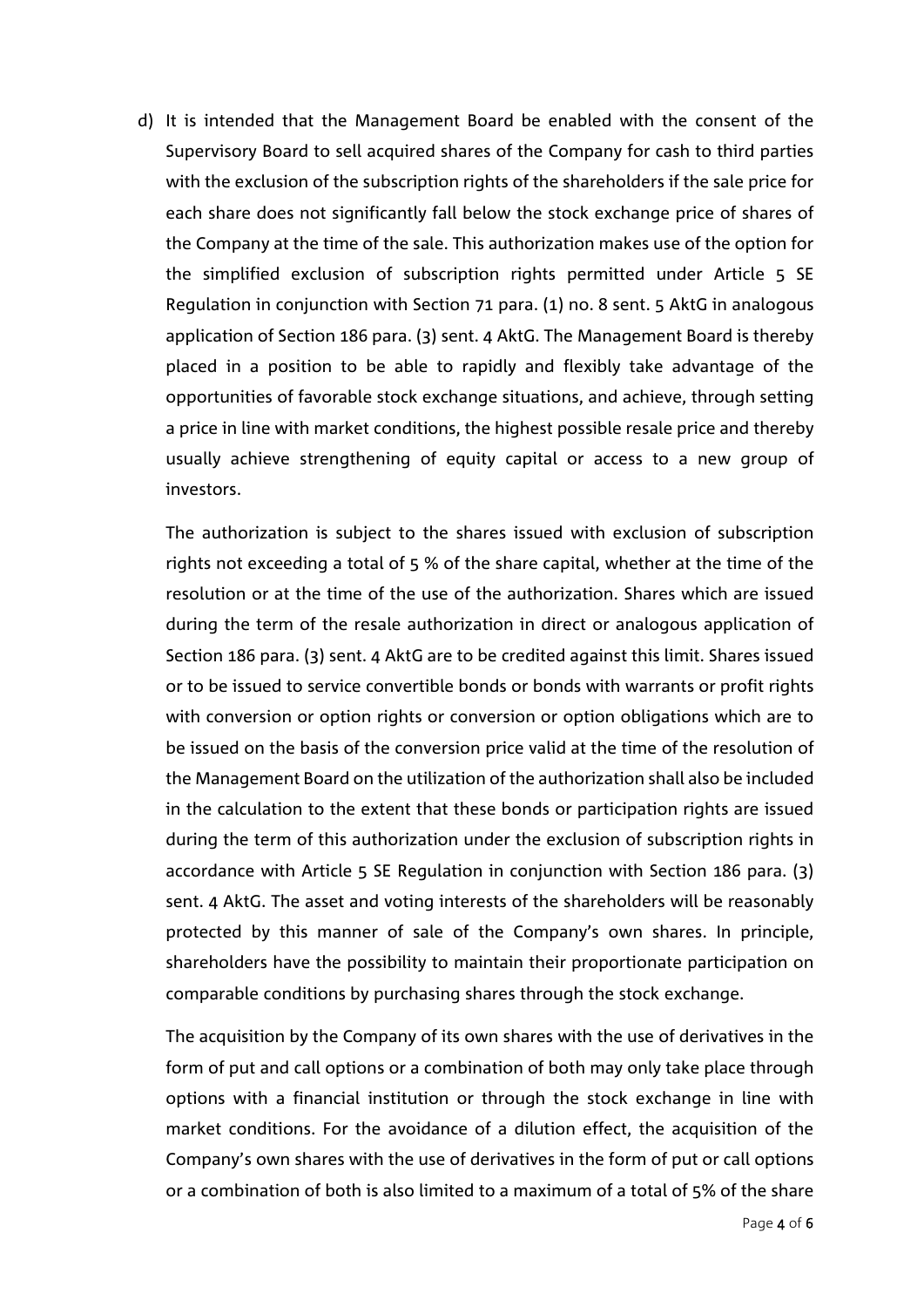capital, the Company's own shares acquired through derivatives being credited against the maximum limit of 5 % of the share capital of the Company in the course of the acquisition and holding of the Company's own shares.

e) In addition, the Company is also intended to be able to use its own shares to service acquisition obligations or acquisition rights to shares of the Company out of and in connection with conversion or option bonds or profit rights with conversion and option rights or conversion and option obligations issued by the Company or one of its group companies. For this purpose, the subscription right of shareholders must be excluded. This applies even in the case of a sale of the Company's own shares by public offer to all shareholders for the possibility of granting creditors of such instruments subscription rights to shares to the extent to which they would be entitled if the relevant conversion or option rights had already been exercised (protection against dilution). This authorization is subject to the condition that the shares issued with the exclusion of subscription rights may not exceed a total of 5% of the share capital, whether at the time of the resolution or at the time of the exercise of the authorization. Shares which are issued during the term of the resale authorization in direct or analogous application of Article 5 SE Regulation in conjunction with Section 186 para. (3) sent. 4 AktG are to be credited against this limit. Shares issued or to be issued to service convertible bonds or bonds with warrants or profit rights with conversion or option rights or which are to be issued on the basis of the conversion price valid at the time of the resolution of the Management Board on the utilization of the authorization shall also be included in the calculation to the extent that these bonds or participation rights are issued during the term of this authorization under exclusion of subscription rights in accordance with Article 5 SE Regulation in conjunction with Section 186 para. (3) sent. 4 AktG.

The use of the authorizations contained in letters b) to e) above may not exceed a total pro rata amount of 5 % of the Company's share capital, either at the time of the resolution by the General Meeting on the above authorizations or - if this amount is lower - at the time of the use of these authorizations. This 5 % limit shall include those shares that were issued during the term of the authorizations contained in letters b) to e) from authorized capital or from conditional capital excluding shareholders' subscription rights. Shares issued to service bonds (including profit-sharing rights) with conversion or option rights or a conversion obligation (or a combination of these instruments) or which are to be issued on the basis of the conversion price valid at the time of the resolution of the Board